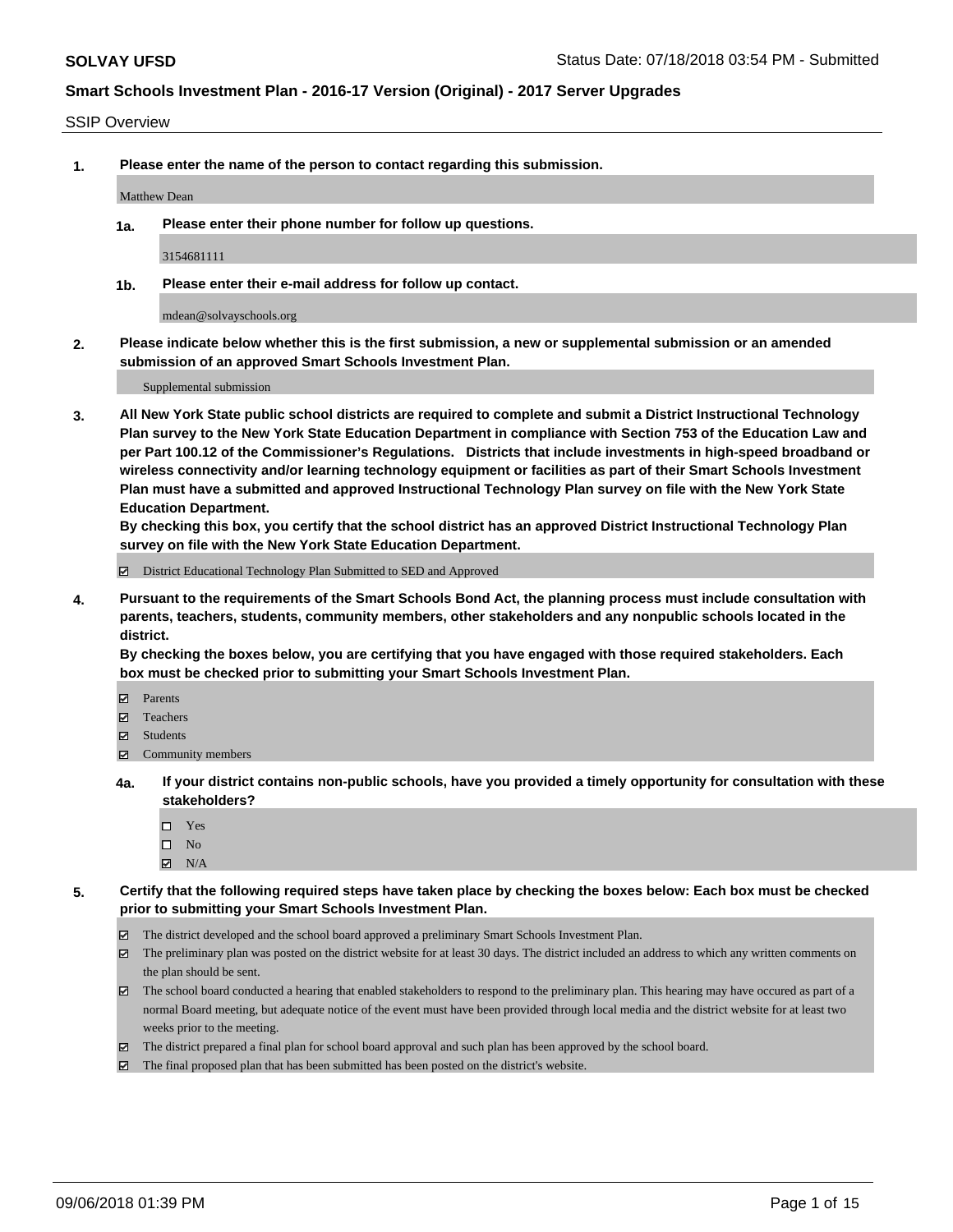SSIP Overview

**5a. Please upload the proposed Smart Schools Investment Plan (SSIP) that was posted on the district's website, along with any supporting materials. Note that this should be different than your recently submitted Educational Technology Survey. The Final SSIP, as approved by the School Board, should also be posted on the website and remain there during the course of the projects contained therein.**

Solvay SSBA Presentation FINAL.pdf 2015 - 2019 Solvay Technology Integration Plan FINAL.pdf

**5b. Enter the webpage address where the final Smart Schools Investment Plan is posted. The Plan should remain posted for the life of the included projects.**

www.solvayschools.org/districtpage.cfm?pageid=342

**6. Please enter an estimate of the total number of students and staff that will benefit from this Smart Schools Investment Plan based on the cumulative projects submitted to date.**

1,750

**7. An LEA/School District may partner with one or more other LEA/School Districts to form a consortium to pool Smart Schools Bond Act funds for a project that meets all other Smart School Bond Act requirements. Each school district participating in the consortium will need to file an approved Smart Schools Investment Plan for the project and submit a signed Memorandum of Understanding that sets forth the details of the consortium including the roles of each respective district.**

 $\Box$  The district plans to participate in a consortium to partner with other school district(s) to implement a Smart Schools project.

**8. Please enter the name and 6-digit SED Code for each LEA/School District participating in the Consortium.**

| <b>Partner LEA/District</b> | ISED BEDS Code |
|-----------------------------|----------------|
| (No Response)               | (No Response)  |

**9. Please upload a signed Memorandum of Understanding with all of the participating Consortium partners.**

(No Response)

**10. Your district's Smart Schools Bond Act Allocation is:**

\$1,132,813

**11. Enter the budget sub-allocations by category that you are submitting for approval at this time. If you are not budgeting SSBA funds for a category, please enter 0 (zero.) If the value entered is \$0, you will not be required to complete that survey question.**

|                                              | Sub-<br>Allocations |
|----------------------------------------------|---------------------|
| <b>School Connectivity</b>                   | 111,948             |
| <b>Connectivity Projects for Communities</b> | $\overline{0}$      |
| <b>Classroom Technology</b>                  | $\overline{0}$      |
| Pre-Kindergarten Classrooms                  | 0                   |
| Replace Transportable Classrooms             | $\mathbf 0$         |
| <b>High-Tech Security Features</b>           | $\mathbf 0$         |
| Totals:                                      | 111,948             |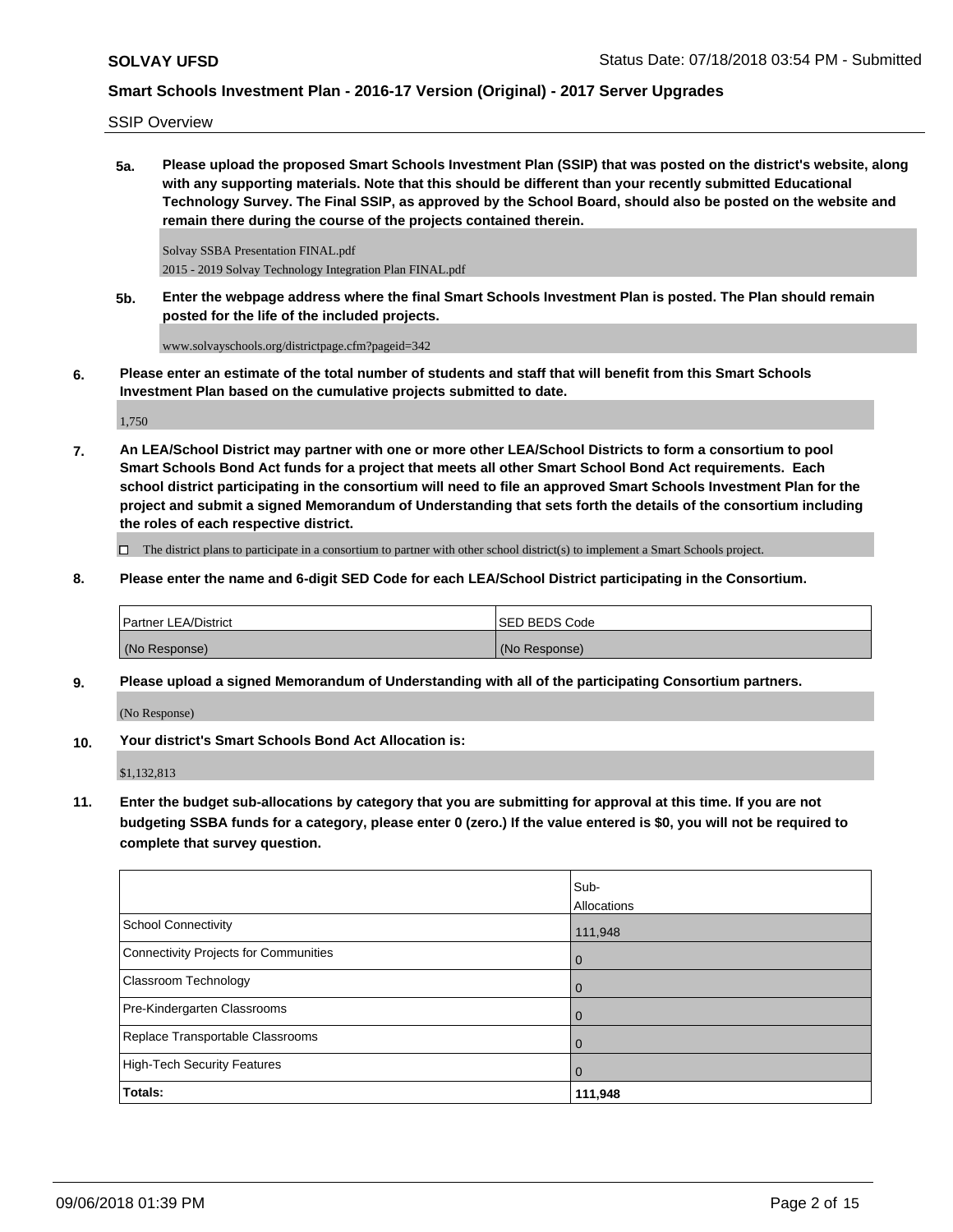School Connectivity

- **1. In order for students and faculty to receive the maximum benefit from the technology made available under the Smart Schools Bond Act, their school buildings must possess sufficient connectivity infrastructure to ensure that devices can be used during the school day. Smart Schools Investment Plans must demonstrate that:**
	- **• sufficient infrastructure that meets the Federal Communications Commission's 100 Mbps per 1,000 students standard currently exists in the buildings where new devices will be deployed, or**
	- **• is a planned use of a portion of Smart Schools Bond Act funds, or**
	- **• is under development through another funding source.**

**Smart Schools Bond Act funds used for technology infrastructure or classroom technology investments must increase the number of school buildings that meet or exceed the minimum speed standard of 100 Mbps per 1,000 students and staff within 12 months. This standard may be met on either a contracted 24/7 firm service or a "burstable" capability. If the standard is met under the burstable criteria, it must be:**

**1. Specifically codified in a service contract with a provider, and**

**2. Guaranteed to be available to all students and devices as needed, particularly during periods of high demand, such as computer-based testing (CBT) periods.**

**Please describe how your district already meets or is planning to meet this standard within 12 months of plan submission.**

Solvay UFSD already meets and exceeds the bandwidth requirements. The Fiber backbone infrastructure is currently runs at 10GBps and our Internet bandwidth through BOCES and the CNYRIC is over 900MBps.

- **1a. If a district believes that it will be impossible to meet this standard within 12 months, it may apply for a waiver of this requirement, as described on the Smart Schools website. The waiver must be filed and approved by SED prior to submitting this survey.**
	- $\Box$  By checking this box, you are certifying that the school district has an approved waiver of this requirement on file with the New York State Education Department.

#### **2. Connectivity Speed Calculator (Required)**

|                         | Number of<br>Students | Multiply by<br>100 Kbps | Divide by 1000 Current Speed<br>to Convert to<br>Required<br>Speed in Mb | l in Mb | Expected<br>Speed to be<br>Attained Within   Required<br>12 Months | <b>Expected Date</b><br>When<br>Speed Will be<br>Met |
|-------------------------|-----------------------|-------------------------|--------------------------------------------------------------------------|---------|--------------------------------------------------------------------|------------------------------------------------------|
| <b>Calculated Speed</b> | 1.450                 | 145,000                 | 145                                                                      | 908     | 908                                                                | <b>NA</b>                                            |

### **3. Describe how you intend to use Smart Schools Bond Act funds for high-speed broadband and/or wireless connectivity projects in school buildings.**

We plan to use the SSBA to purchase new servers that will host many instructional software applications and software suites that our students use on a daily basis. We will also add more storage so that students will be able to save many more files on the network.

**4. Describe the linkage between the district's District Instructional Technology Plan and the proposed projects. (There should be a link between your response to this question and your response to Question 1 in Part E. Curriculum and Instruction "What are the district's plans to use digital connectivity and technology to improve teaching and learning?)**

We are providing our students with cutting edge technology that will allow them to access and save their data and a much faster pace. One of the software packages that we host in district is called Read 180 and System 44. This software allows students who may need extra time to advance their reading levels that time by creating individualized lesson plans where they can work with a teacher or by themselves. These programs also have proven to be a large asset to the ENL and special ed or AIS students.

The new servers will allow us to host not only programs like Read 180 and System 44, but also Math AIS programs as well.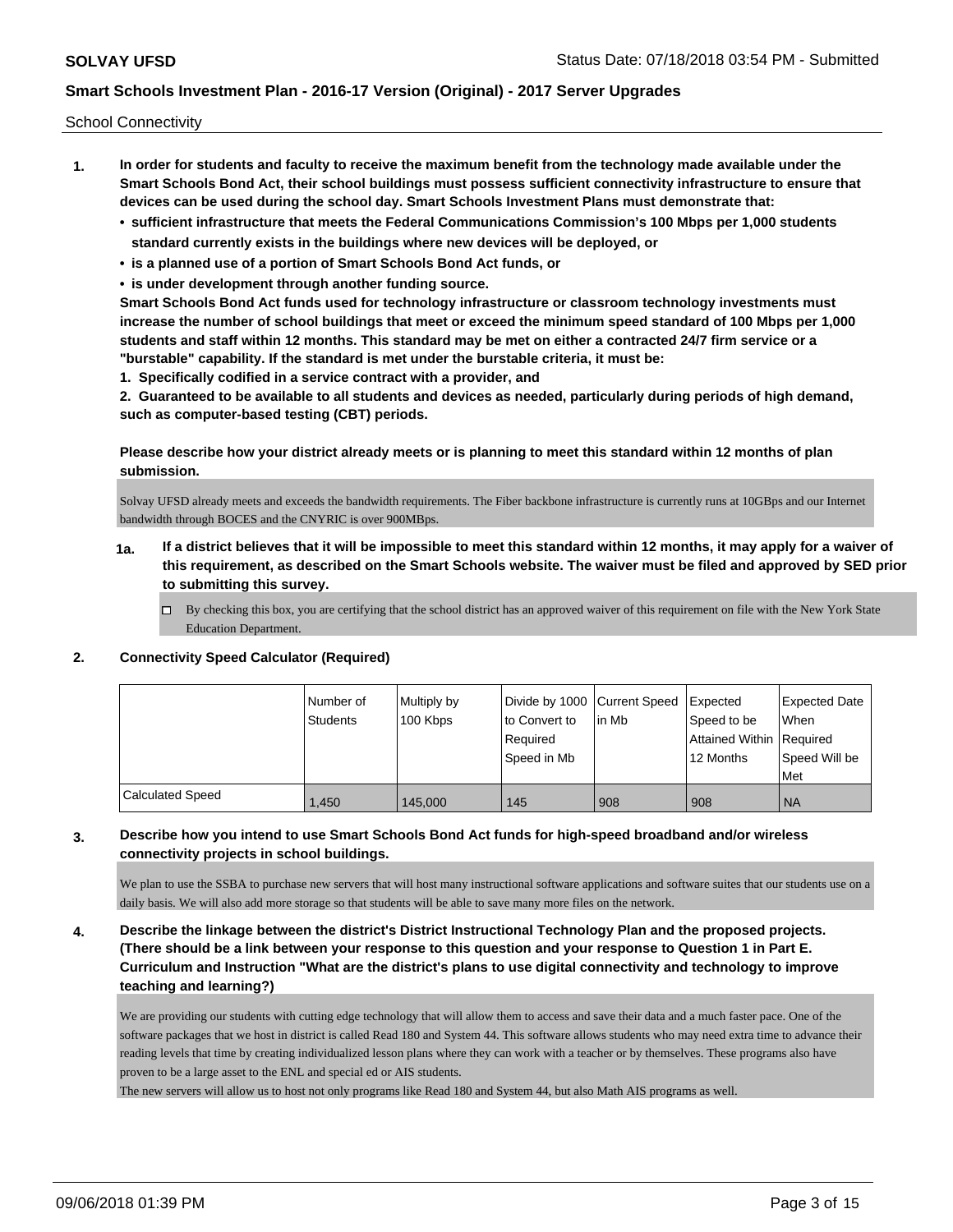School Connectivity

**5. If the district wishes to have students and staff access the Internet from wireless devices within the school building, or in close proximity to it, it must first ensure that it has a robust Wi-Fi network in place that has sufficient bandwidth to meet user demand.**

**Please describe how you have quantified this demand and how you plan to meet this demand.**

Working with our local BOCES and Regional Information Center and utilizing wireless network tracking software we conducted a thorough walkthrough of the district's buildings and confirmed that all areas have complete wireless coverage.

**6. As indicated on Page 5 of the guidance, the Office of Facilities Planning will have to conduct a preliminary review of all capital projects, including connectivity projects.**

**Please indicate on a separate row each project number given to you by the Office of Facilities Planning.**

Project Number 42-07-02-03-7-999-BA2

**7. Certain high-tech security and connectivity infrastructure projects may be eligible for an expedited review process as determined by the Office of Facilities Planning.**

**Was your project deemed eligible for streamlined review?**

Yes

**7a. Districts that choose the Streamlined Review Process will be required to certify that they have reviewed all installations with their licensed architect or engineer of record and provide that person's name and license number. The licensed professional must review the products and proposed method of installation prior to implementation and review the work during and after completion in order to affirm that the work was codecompliant, if requested.**

I certify that I have reviewed all installations with a licensed architect or engineer of record.

**8. Include the name and license number of the architect or engineer of record.**

| l Name                          | License Number |
|---------------------------------|----------------|
| <b>King and King Architects</b> | 15925          |

**9. If you are submitting an allocation for School Connectivity complete this table.**

**Note that the calculated Total at the bottom of the table must equal the Total allocation for this category that you entered in the SSIP Overview overall budget.** 

|                                            | Sub-           |
|--------------------------------------------|----------------|
|                                            | Allocation     |
| Network/Access Costs                       | 111,948        |
| <b>Outside Plant Costs</b>                 | $\overline{0}$ |
| School Internal Connections and Components | $\overline{0}$ |
| <b>Professional Services</b>               | $\overline{0}$ |
| Testing                                    | $\overline{0}$ |
| Other Upfront Costs                        | $\overline{0}$ |
| <b>Other Costs</b>                         | $\overline{0}$ |
| Totals:                                    | 111,948        |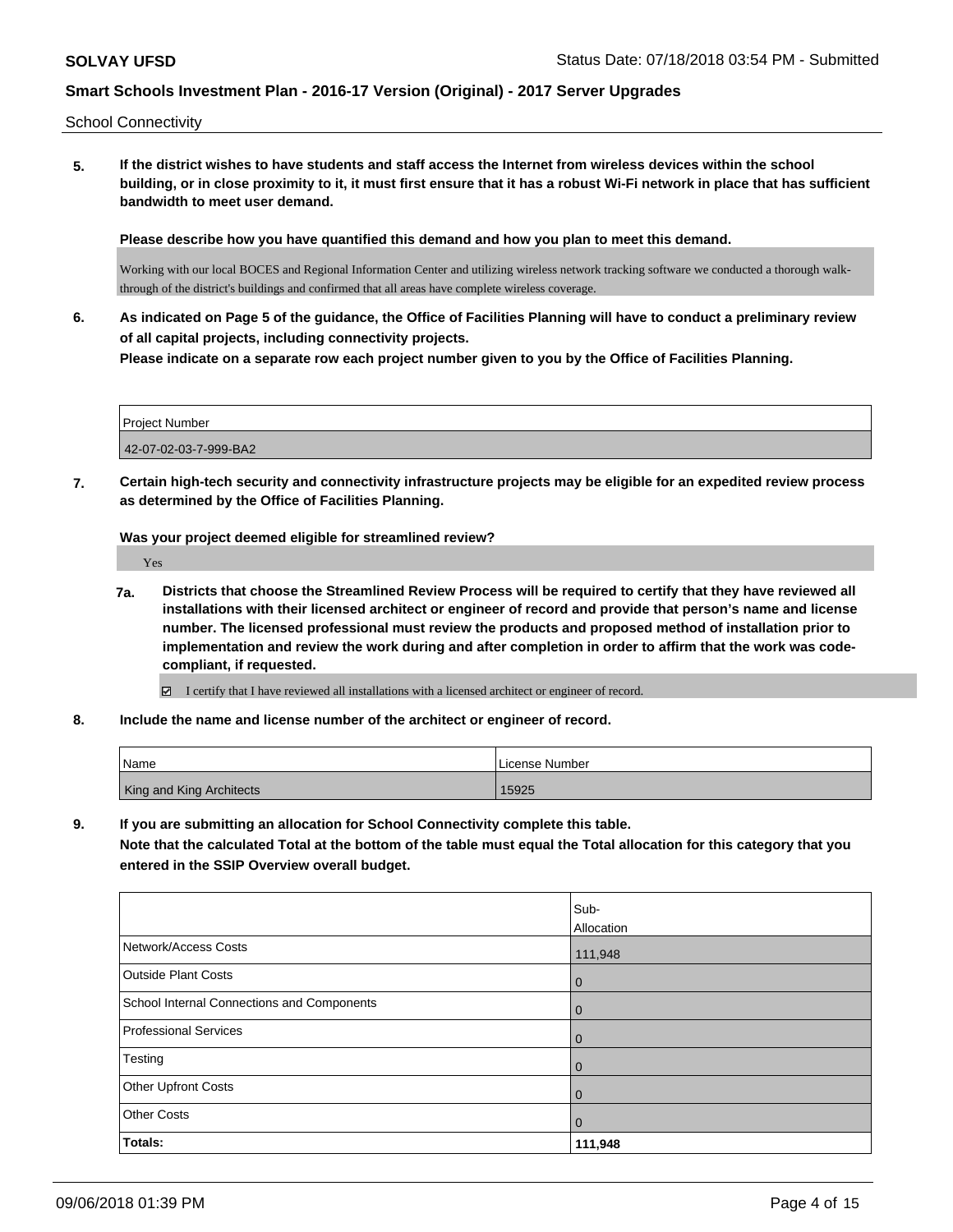School Connectivity

**10. Please detail the type, quantity, per unit cost and total cost of the eligible items under each sub-category. This is especially important for any expenditures listed under the "Other" category. All expenditures must be eligible for tax-exempt financing to be reimbursed through the SSBA. Sufficient detail must be provided so that we can verify this is the case. If you have any questions, please contact us directly through smartschools@nysed.gov. NOTE: Wireless Access Points should be included in this category, not under Classroom Educational Technology, except those that will be loaned/purchased for nonpublic schools. Add rows under each sub-category for additional items, as needed.**

| Select the allowable expenditure<br>type.<br>Repeat to add another item under<br>each type. | Item to be purchased   | Quantity      | Cost per Item | <b>Total Cost</b> |
|---------------------------------------------------------------------------------------------|------------------------|---------------|---------------|-------------------|
|                                                                                             |                        |               |               |                   |
| Network/Access Costs                                                                        | <b>Servers</b>         | 3             | 10.000        | 30,000            |
| Network/Access Costs                                                                        | Storage Array          |               | 60,000        | 60,000            |
| Network/Access Costs                                                                        | <b>Install Costs</b>   | 60            | 175           | 10.500            |
| Network/Access Costs                                                                        | <b>Server Software</b> | 6             | 1,908         | 11,448            |
| (No Response)                                                                               | (No Response)          | (No Response) | (No Response) | (No Response)     |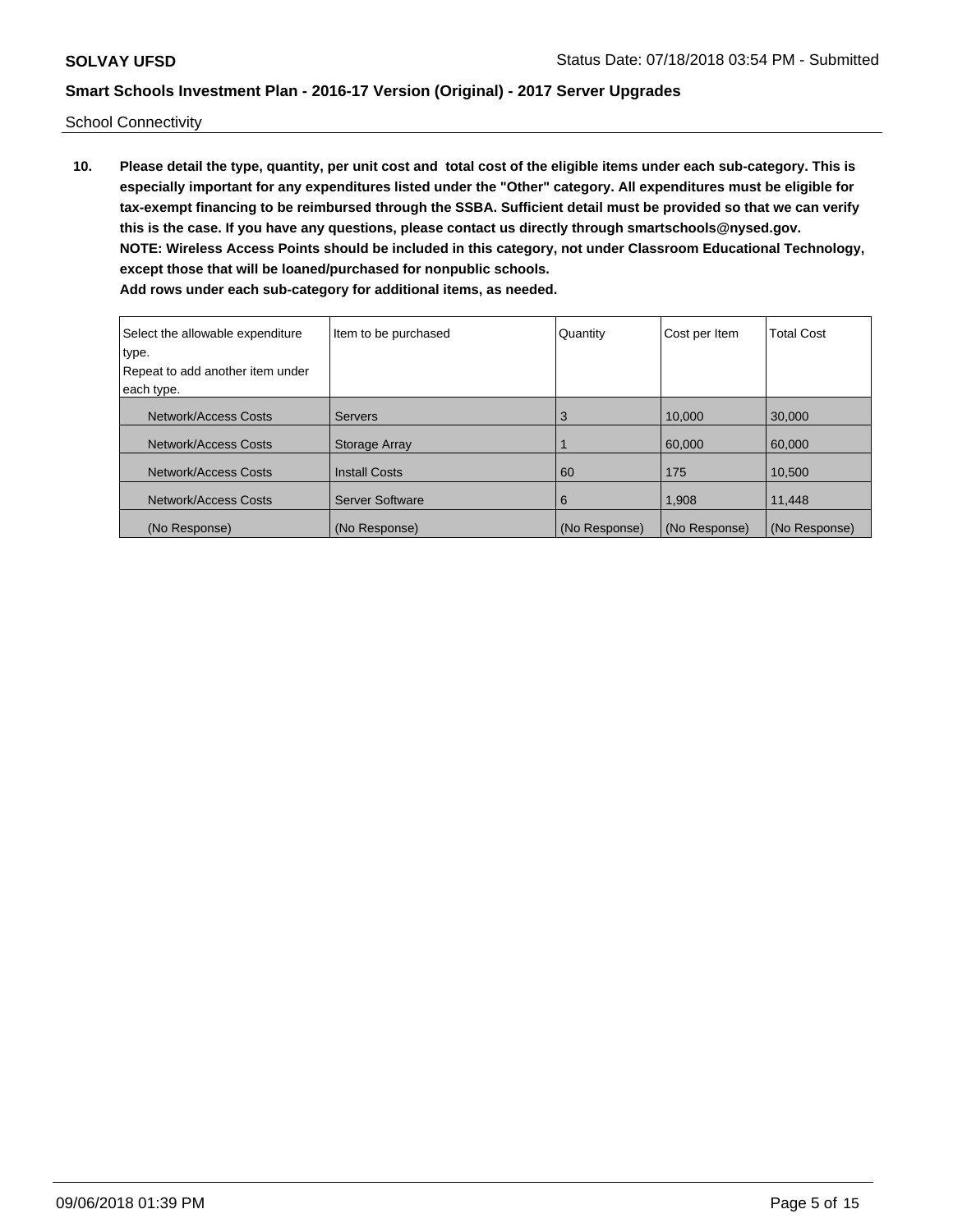Community Connectivity (Broadband and Wireless)

**1. Describe how you intend to use Smart Schools Bond Act funds for high-speed broadband and/or wireless connectivity projects in the community.**

(No Response)

**2. Please describe how the proposed project(s) will promote student achievement and increase student and/or staff access to the Internet in a manner that enhances student learning and/or instruction outside of the school day and/or school building.**

(No Response)

**3. Community connectivity projects must comply with all the necessary local building codes and regulations (building and related permits are not required prior to plan submission).**

 $\Box$  I certify that we will comply with all the necessary local building codes and regulations.

**4. Please describe the physical location of the proposed investment.**

(No Response)

**5. Please provide the initial list of partners participating in the Community Connectivity Broadband Project, along with their Federal Tax Identification (Employer Identification) number.**

| <b>Project Partners</b> | Federal ID#   |
|-------------------------|---------------|
| (No Response)           | (No Response) |

**6. If you are submitting an allocation for Community Connectivity, complete this table.**

**Note that the calculated Total at the bottom of the table must equal the Total allocation for this category that you entered in the SSIP Overview overall budget.**

|                                    | Sub-Allocation |
|------------------------------------|----------------|
| Network/Access Costs               | (No Response)  |
| <b>Outside Plant Costs</b>         | (No Response)  |
| <b>Tower Costs</b>                 | (No Response)  |
| <b>Customer Premises Equipment</b> | (No Response)  |
| <b>Professional Services</b>       | (No Response)  |
| Testing                            | (No Response)  |
| <b>Other Upfront Costs</b>         | (No Response)  |
| <b>Other Costs</b>                 | (No Response)  |
| Totals:                            | 0              |

**7. Please detail the type, quantity, per unit cost and total cost of the eligible items under each sub-category. This is especially important for any expenditures listed under the "Other" category. All expenditures must be capital-bond eligible to be reimbursed through the SSBA. If you have any questions, please contact us directly through smartschools@nysed.gov.**

| Select the allowable expenditure | Item to be purchased | Quantity      | Cost per Item | <b>Total Cost</b> |
|----------------------------------|----------------------|---------------|---------------|-------------------|
| type.                            |                      |               |               |                   |
| Repeat to add another item under |                      |               |               |                   |
| each type.                       |                      |               |               |                   |
| (No Response)                    | (No Response)        | (No Response) | (No Response) | (No Response)     |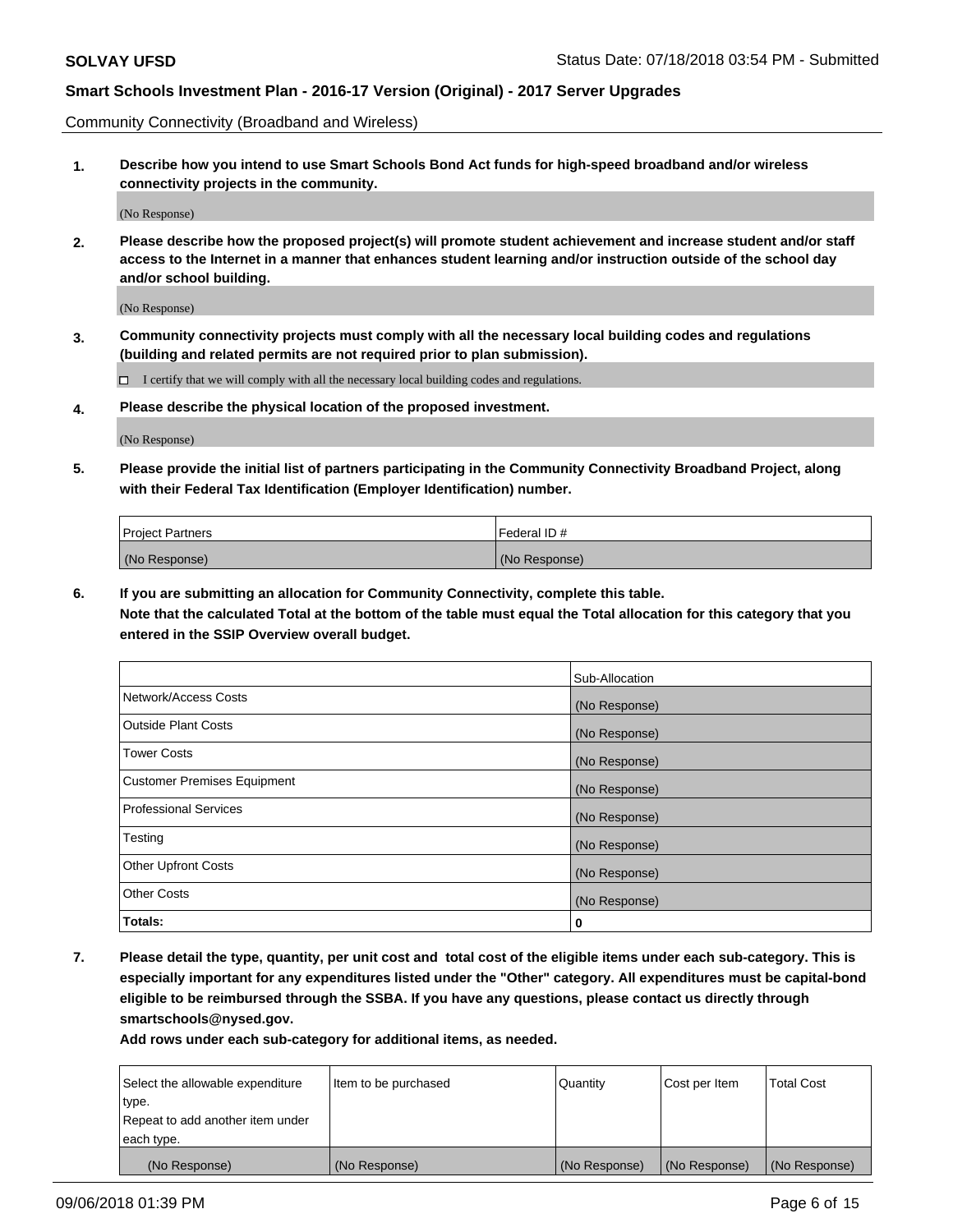#### Classroom Learning Technology

**1. In order for students and faculty to receive the maximum benefit from the technology made available under the Smart Schools Bond Act, their school buildings must possess sufficient connectivity infrastructure to ensure that devices can be used during the school day. Smart Schools Investment Plans must demonstrate that sufficient infrastructure that meets the Federal Communications Commission's 100 Mbps per 1,000 students standard currently exists in the buildings where new devices will be deployed, or is a planned use of a portion of Smart Schools Bond Act funds, or is under development through another funding source. Smart Schools Bond Act funds used for technology infrastructure or classroom technology investments must increase the number of school buildings that meet or exceed the minimum speed standard of 100 Mbps per 1,000**

**students and staff within 12 months. This standard may be met on either a contracted 24/7 firm service or a "burstable" capability. If the standard is met under the burstable criteria, it must be:**

**1. Specifically codified in a service contract with a provider, and**

**2. Guaranteed to be available to all students and devices as needed, particularly during periods of high demand, such as computer-based testing (CBT) periods.**

**Please describe how your district already meets or is planning to meet this standard within 12 months of plan submission.**

(No Response)

- **1a. If a district believes that it will be impossible to meet this standard within 12 months, it may apply for a waiver of this requirement, as described on the Smart Schools website. The waiver must be filed and approved by SED prior to submitting this survey.**
	- By checking this box, you are certifying that the school district has an approved waiver of this requirement on file with the New York State Education Department.

#### **2. Connectivity Speed Calculator (Required)**

|                         | I Number of<br>Students | Multiply by<br>100 Kbps | to Convert to<br>Required<br>Speed in Mb | Divide by 1000 Current Speed Expected<br>lin Mb | Speed to be<br>Attained Within Required<br>12 Months | <b>Expected Date</b><br>When<br>Speed Will be<br>Met |
|-------------------------|-------------------------|-------------------------|------------------------------------------|-------------------------------------------------|------------------------------------------------------|------------------------------------------------------|
| <b>Calculated Speed</b> | (No<br>Response)        | (No Response)           | (No<br>Response)                         | (No<br>Response)                                | (No<br>Response)                                     | (No<br>Response)                                     |

**3. If the district wishes to have students and staff access the Internet from wireless devices within the school building, or in close proximity to it, it must first ensure that it has a robust Wi-Fi network in place that has sufficient bandwidth to meet user demand.**

**Please describe how you have quantified this demand and how you plan to meet this demand.**

(No Response)

**4. All New York State public school districts are required to complete and submit an Instructional Technology Plan survey to the New York State Education Department in compliance with Section 753 of the Education Law and per Part 100.12 of the Commissioner's Regulations.**

**Districts that include educational technology purchases as part of their Smart Schools Investment Plan must have a submitted and approved Instructional Technology Plan survey on file with the New York State Education Department.**

- $\Box$  By checking this box, you are certifying that the school district has an approved Instructional Technology Plan survey on file with the New York State Education Department.
- **5. Describe the devices you intend to purchase and their compatibility with existing or planned platforms or systems. Specifically address the adequacy of each facility's electrical, HVAC and other infrastructure necessary to install and support the operation of the planned technology.**

(No Response)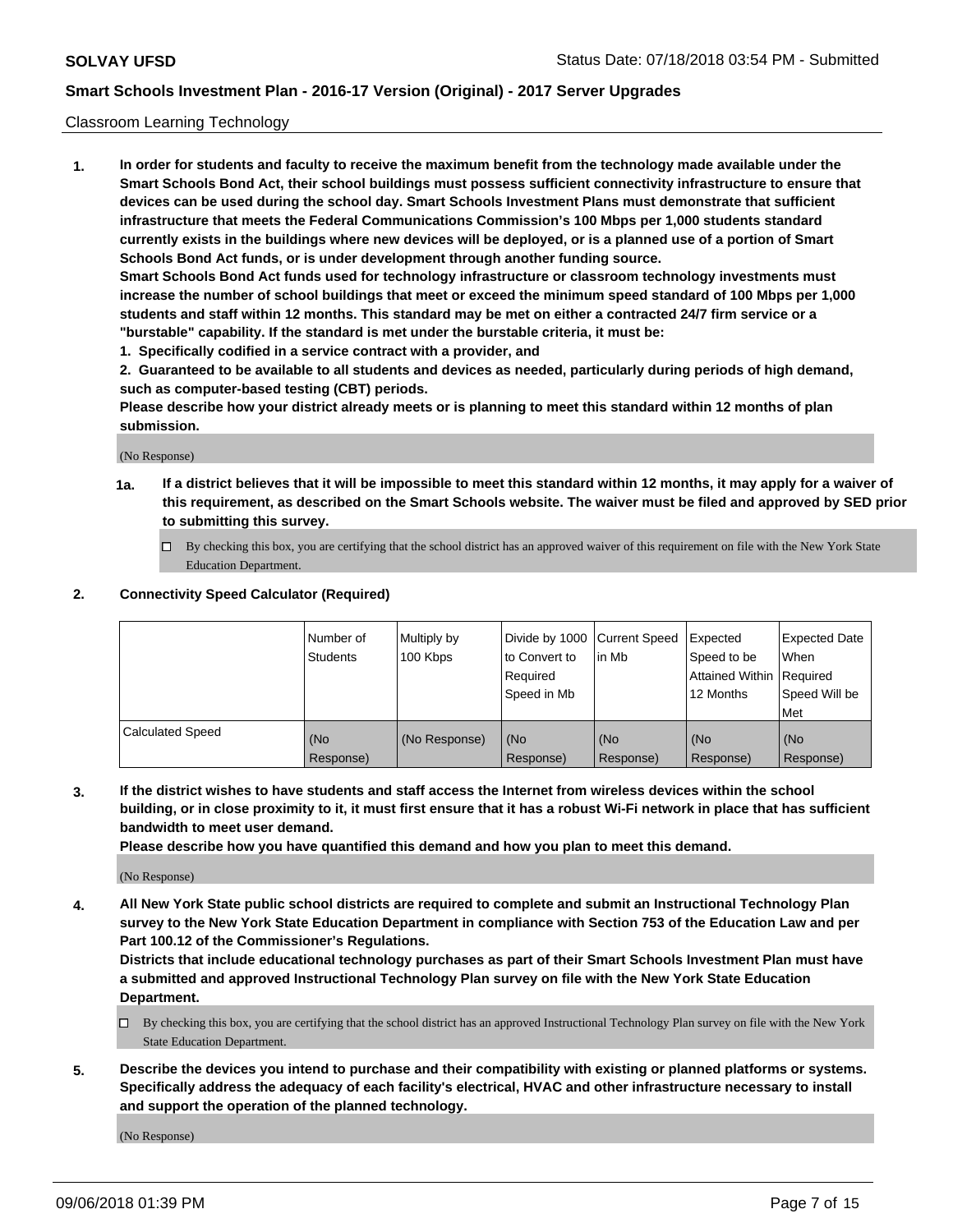#### Classroom Learning Technology

- **6. Describe how the proposed technology purchases will:**
	- **> enhance differentiated instruction;**
	- **> expand student learning inside and outside the classroom;**
	- **> benefit students with disabilities and English language learners; and**
	- **> contribute to the reduction of other learning gaps that have been identified within the district.**

**The expectation is that districts will place a priority on addressing the needs of students who struggle to succeed in a rigorous curriculum. Responses in this section should specifically address this concern and align with the district's Instructional Technology Plan (in particular Question 2 of E. Curriculum and Instruction: "Does the district's instructional technology plan address the needs of students with disabilities to ensure equitable access to instruction, materials and assessments?" and Question 3 of the same section: "Does the district's instructional technology plan address the provision of assistive technology specifically for students with disabilities to ensure access to and participation in the general curriculum?"**

(No Response)

**7. Where appropriate, describe how the proposed technology purchases will enhance ongoing communication with parents and other stakeholders and help the district facilitate technology-based regional partnerships, including distance learning and other efforts.**

(No Response)

**8. Describe the district's plan to provide professional development to ensure that administrators, teachers and staff can employ the technology purchased to enhance instruction successfully.**

**Note: This response should be aligned and expanded upon in accordance with your district's response to Question 1 of F. Professional Development of your Instructional Technology Plan: "Please provide a summary of professional development offered to teachers and staff, for the time period covered by this plan, to support technology to enhance teaching and learning. Please include topics, audience and method of delivery within your summary."**

(No Response)

- **9. Districts must contact the SUNY/CUNY teacher preparation program that supplies the largest number of the district's new teachers to request advice on innovative uses and best practices at the intersection of pedagogy and educational technology.**
	- By checking this box, you certify that you have contacted the SUNY/CUNY teacher preparation program that supplies the largest number of your new teachers to request advice on these issues.
	- **9a. Please enter the name of the SUNY or CUNY Institution that you contacted.**

(No Response)

**9b. Enter the primary Institution phone number.**

(No Response)

**9c. Enter the name of the contact person with whom you consulted and/or will be collaborating with on innovative uses of technology and best practices.**

(No Response)

**10. A district whose Smart Schools Investment Plan proposes the purchase of technology devices and other hardware must account for nonpublic schools in the district.**

**Are there nonpublic schools within your school district?**

Yes

 $\square$  No

**11. Nonpublic Classroom Technology Loan Calculator**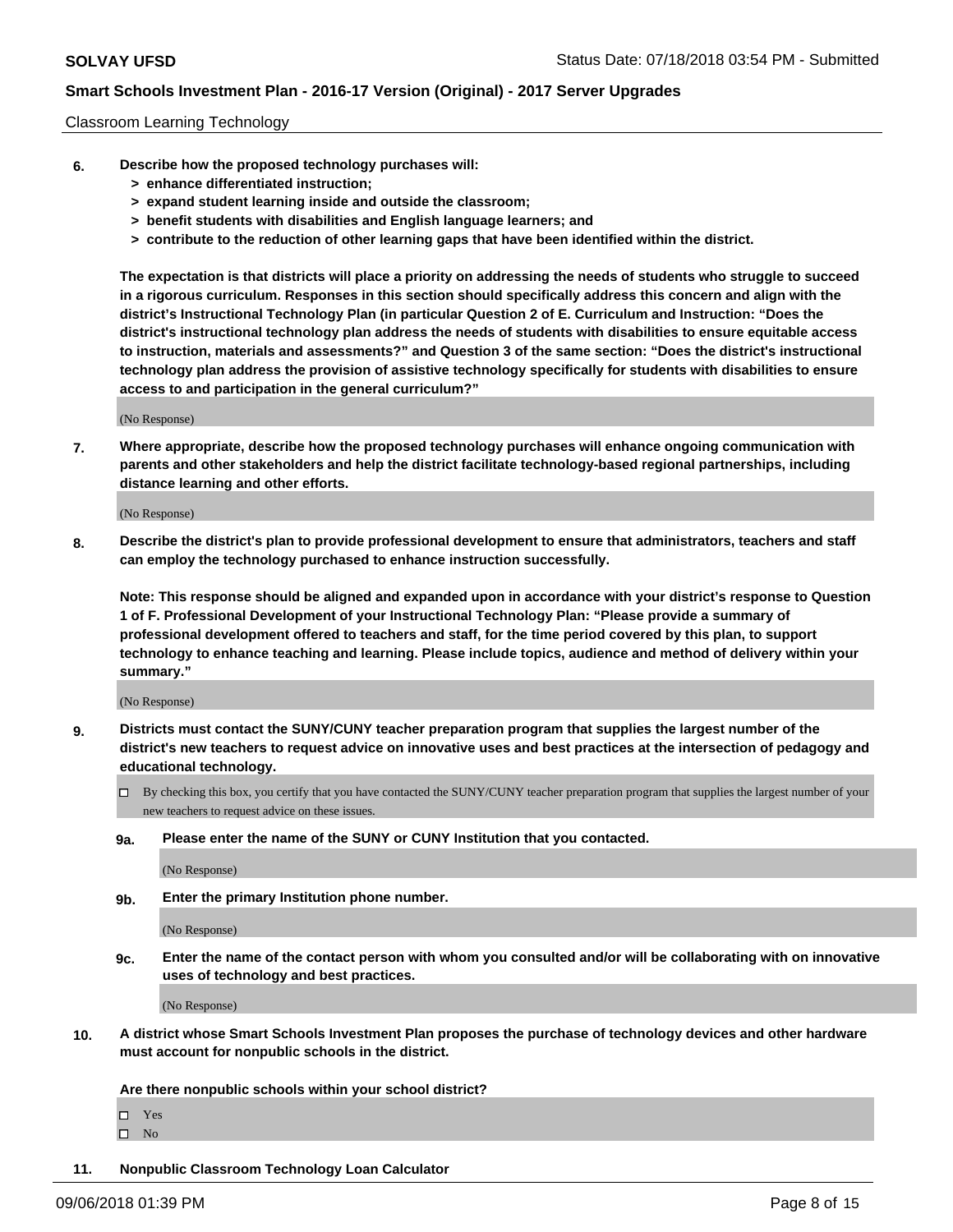#### Classroom Learning Technology

**The Smart Schools Bond Act provides that any Classroom Learning Technology purchases made using Smart Schools funds shall be lent, upon request, to nonpublic schools in the district. However, no school district shall be required to loan technology in amounts greater than the total obtained and spent on technology pursuant to the Smart Schools Bond Act and the value of such loan may not exceed the total of \$250 multiplied by the nonpublic school enrollment in the base year at the time of enactment. See:**

**http://www.p12.nysed.gov/mgtserv/smart\_schools/docs/Smart\_Schools\_Bond\_Act\_Guidance\_04.27.15\_Final.pdf.**

|                                       | 1. Classroom<br>Technology<br>Sub-allocation | 2. Public<br>l Enrollment<br>(2014-15) | l 3. Nonpublic<br>l Enrollment<br>$(2014 - 15)$ | l 4. Sum of<br>l Public and<br>l Nonpublic<br>Enrollment                                      | 15. Total Per<br>Pupil Sub-<br>l allocation | l 6. Total<br>Nonpublic Loan<br>Amount |
|---------------------------------------|----------------------------------------------|----------------------------------------|-------------------------------------------------|-----------------------------------------------------------------------------------------------|---------------------------------------------|----------------------------------------|
| Calculated Nonpublic Loan<br>l Amount |                                              |                                        |                                                 | (No Response)   (No Response)   (No Response)   (No Response)   (No Response)   (No Response) |                                             |                                        |

**12. To ensure the sustainability of technology purchases made with Smart Schools funds, districts must demonstrate a long-term plan to maintain and replace technology purchases supported by Smart Schools Bond Act funds. This sustainability plan shall demonstrate a district's capacity to support recurring costs of use that are ineligible for Smart Schools Bond Act funding such as device maintenance, technical support, Internet and wireless fees, maintenance of hotspots, staff professional development, building maintenance and the replacement of incidental items. Further, such a sustainability plan shall include a long-term plan for the replacement of purchased devices and equipment at the end of their useful life with other funding sources.**

 $\Box$  By checking this box, you certify that the district has a sustainability plan as described above.

**13. Districts must ensure that devices purchased with Smart Schools Bond funds will be distributed, prepared for use, maintained and supported appropriately. Districts must maintain detailed device inventories in accordance with generally accepted accounting principles.**

By checking this box, you certify that the district has a distribution and inventory management plan and system in place.

**14. If you are submitting an allocation for Classroom Learning Technology complete this table. Note that the calculated Total at the bottom of the table must equal the Total allocation for this category that you entered in the SSIP Overview overall budget.**

|                          | Sub-Allocation |
|--------------------------|----------------|
| Interactive Whiteboards  | (No Response)  |
| <b>Computer Servers</b>  | (No Response)  |
| <b>Desktop Computers</b> | (No Response)  |
| <b>Laptop Computers</b>  | (No Response)  |
| <b>Tablet Computers</b>  | (No Response)  |
| <b>Other Costs</b>       | (No Response)  |
| Totals:                  | 0              |

**15. Please detail the type, quantity, per unit cost and total cost of the eligible items under each sub-category. This is especially important for any expenditures listed under the "Other" category. All expenditures must be capital-bond eligible to be reimbursed through the SSBA. If you have any questions, please contact us directly through smartschools@nysed.gov.**

**Please specify in the "Item to be Purchased" field which specific expenditures and items are planned to meet the district's nonpublic loan requirement, if applicable.**

**NOTE: Wireless Access Points that will be loaned/purchased for nonpublic schools should ONLY be included in this category, not under School Connectivity, where public school districts would list them.**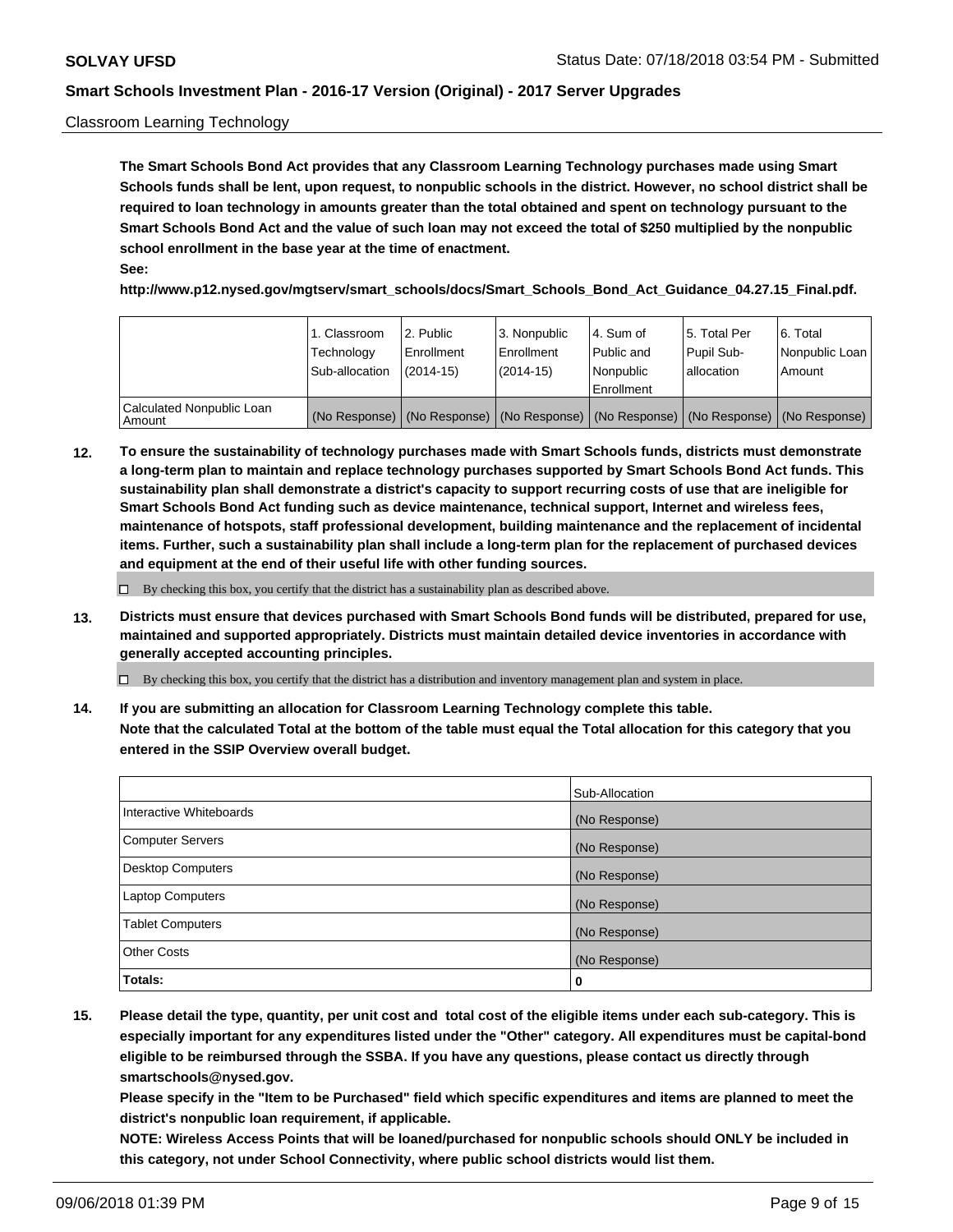Classroom Learning Technology

| Select the allowable expenditure | Iltem to be Purchased | Quantity      | Cost per Item | <b>Total Cost</b> |
|----------------------------------|-----------------------|---------------|---------------|-------------------|
| type.                            |                       |               |               |                   |
| Repeat to add another item under |                       |               |               |                   |
| each type.                       |                       |               |               |                   |
| (No Response)                    | (No Response)         | (No Response) | (No Response) | (No Response)     |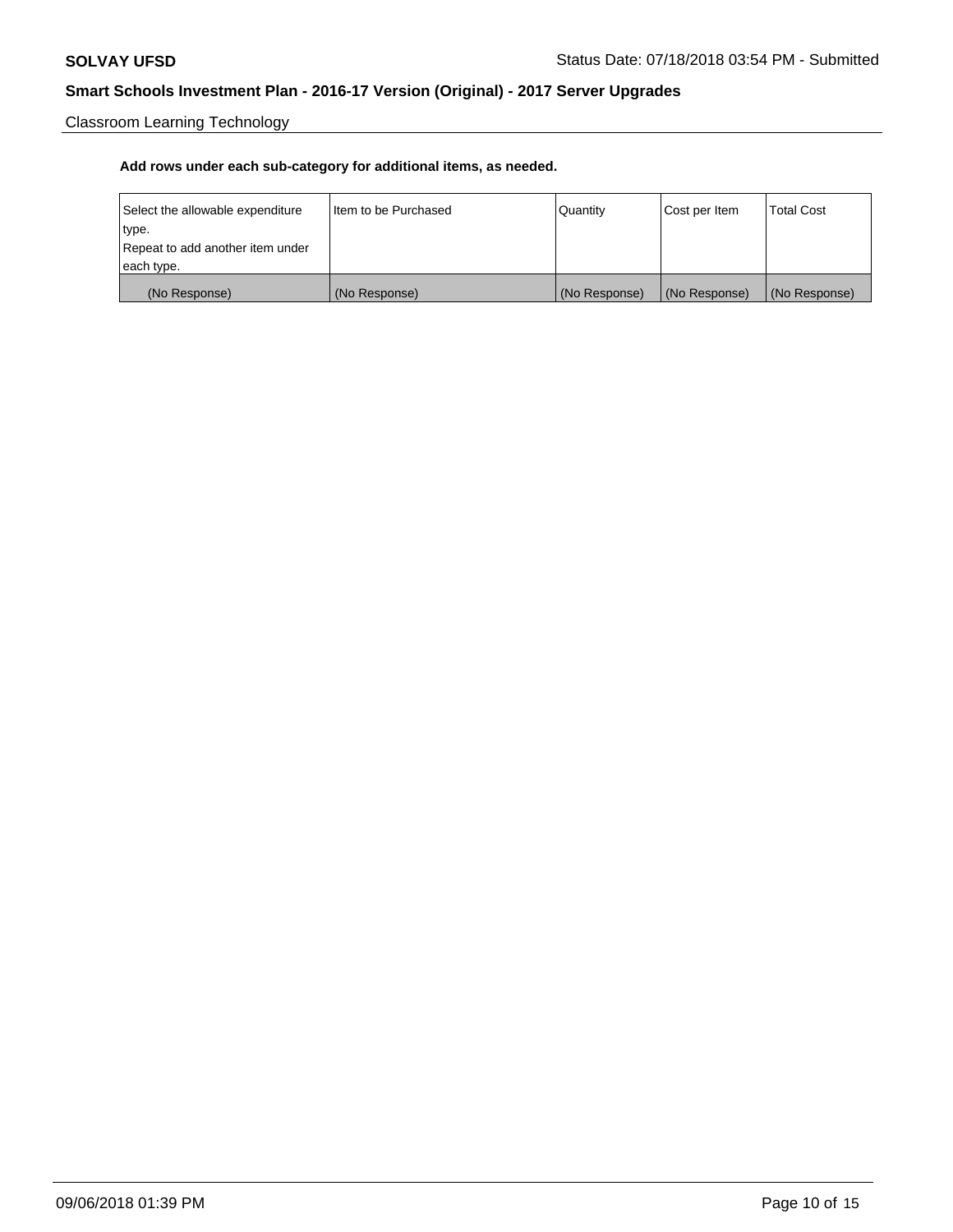#### Pre-Kindergarten Classrooms

**1. Provide information regarding how and where the district is currently serving pre-kindergarten students and justify the need for additional space with enrollment projections over 3 years.**

(No Response)

- **2. Describe the district's plan to construct, enhance or modernize education facilities to accommodate prekindergarten programs. Such plans must include:**
	- **Specific descriptions of what the district intends to do to each space;**
	- **An affirmation that pre-kindergarten classrooms will contain a minimum of 900 square feet per classroom;**
	- **The number of classrooms involved;**
	- **The approximate construction costs per classroom; and**
	- **Confirmation that the space is district-owned or has a long-term lease that exceeds the probable useful life of the improvements.**

(No Response)

**3. Smart Schools Bond Act funds may only be used for capital construction costs. Describe the type and amount of additional funds that will be required to support ineligible ongoing costs (e.g. instruction, supplies) associated with any additional pre-kindergarten classrooms that the district plans to add.**

(No Response)

**4. All plans and specifications for the erection, repair, enlargement or remodeling of school buildings in any public school district in the State must be reviewed and approved by the Commissioner. Districts that plan capital projects using their Smart Schools Bond Act funds will undergo a Preliminary Review Process by the Office of Facilities Planning.**

**Please indicate on a separate row each project number given to you by the Office of Facilities Planning.**

| Project Number |  |
|----------------|--|
| (No Response)  |  |
|                |  |

**5. If you have made an allocation for Pre-Kindergarten Classrooms, complete this table.**

**Note that the calculated Total at the bottom of the table must equal the Total allocation for this category that you entered in the SSIP Overview overall budget.**

|                                          | Sub-Allocation |
|------------------------------------------|----------------|
| Construct Pre-K Classrooms               | (No Response)  |
| Enhance/Modernize Educational Facilities | (No Response)  |
| <b>Other Costs</b>                       | (No Response)  |
| Totals:                                  | 0              |

**6. Please detail the type, quantity, per unit cost and total cost of the eligible items under each sub-category. This is especially important for any expenditures listed under the "Other" category. All expenditures must be capital-bond eligible to be reimbursed through the SSBA. If you have any questions, please contact us directly through smartschools@nysed.gov.**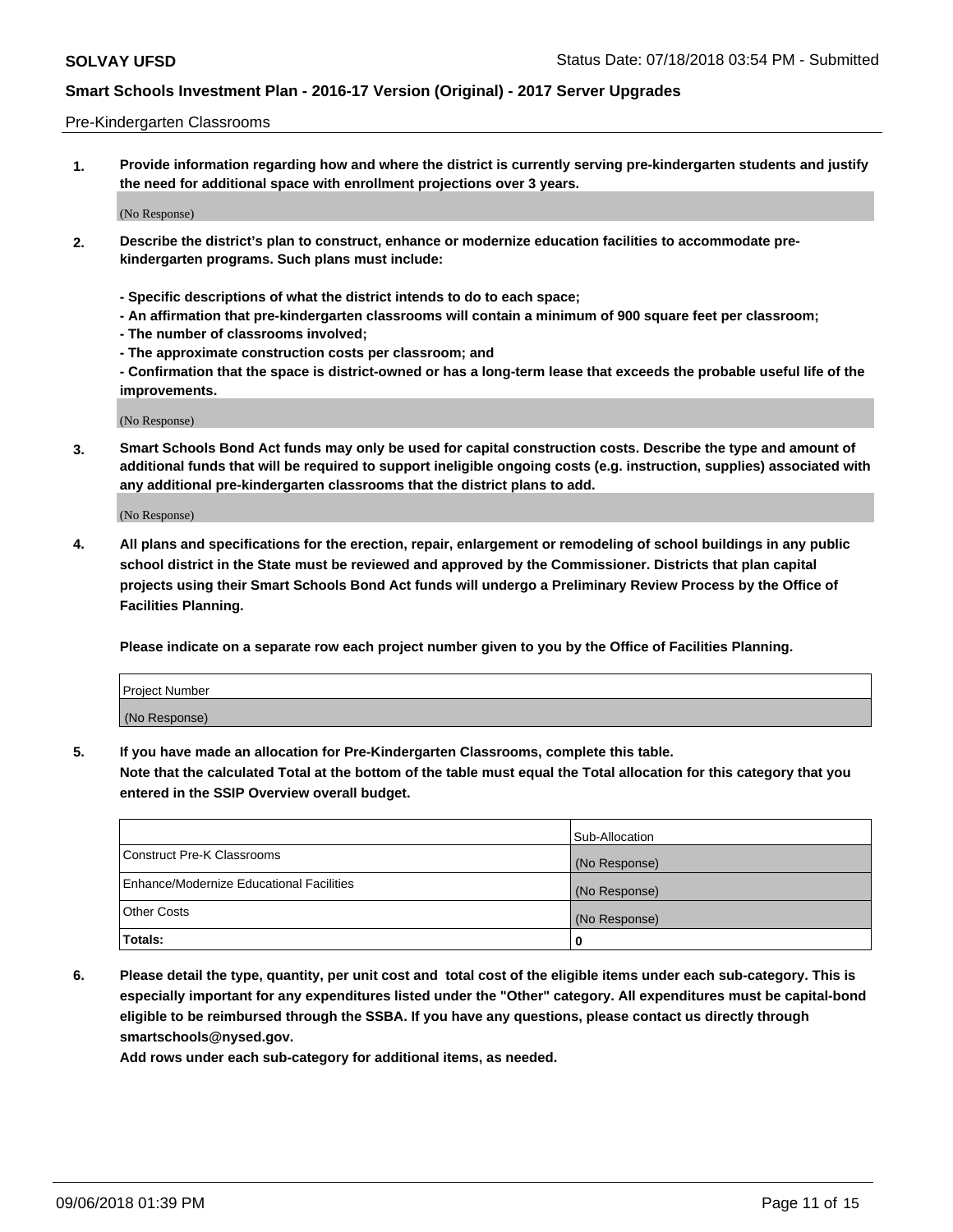Pre-Kindergarten Classrooms

| Select the allowable expenditure | Item to be purchased | Quantity      | Cost per Item | <b>Total Cost</b> |
|----------------------------------|----------------------|---------------|---------------|-------------------|
| type.                            |                      |               |               |                   |
| Repeat to add another item under |                      |               |               |                   |
| each type.                       |                      |               |               |                   |
| (No Response)                    | (No Response)        | (No Response) | (No Response) | (No Response)     |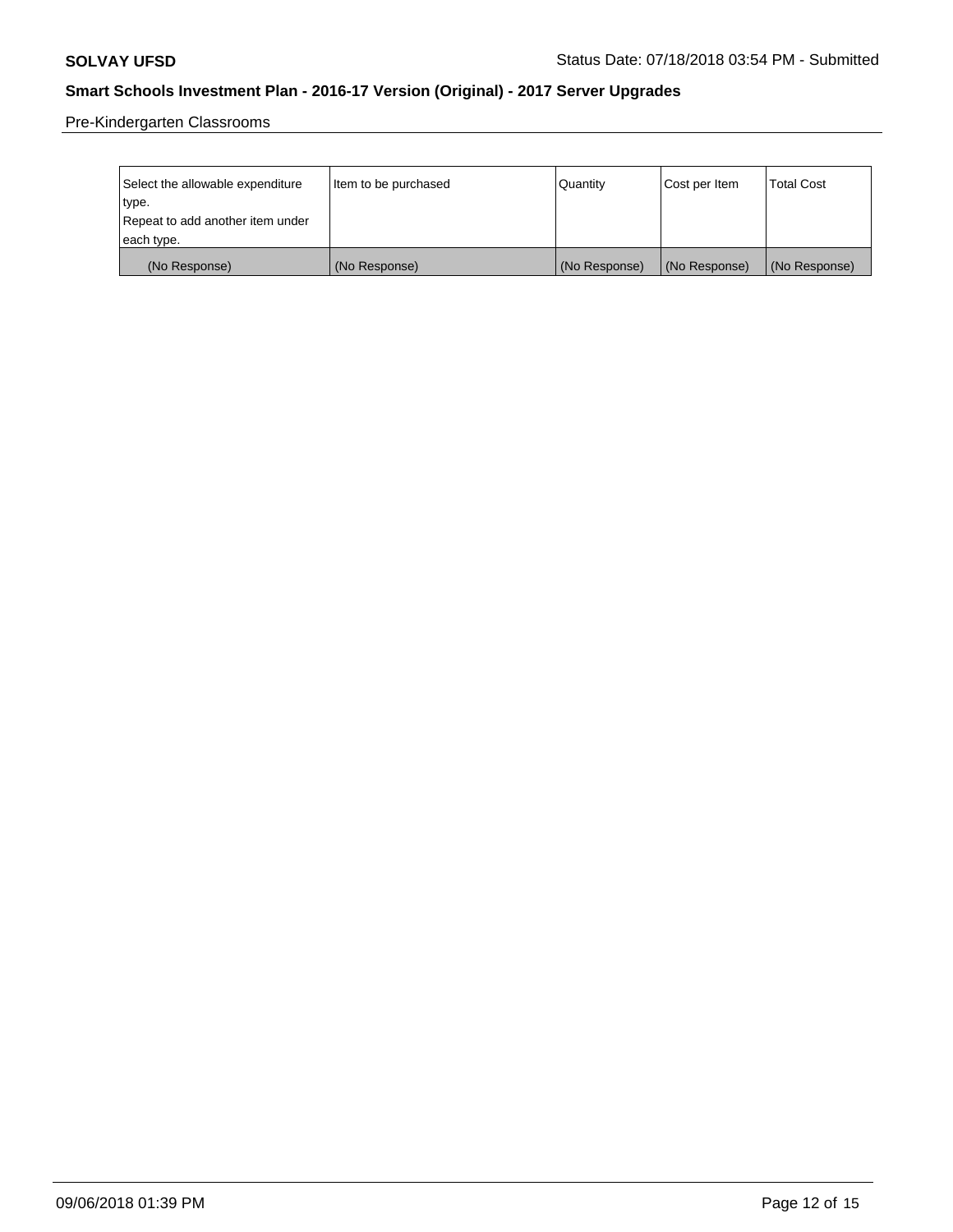Replace Transportable Classrooms

**1. Describe the district's plan to construct, enhance or modernize education facilities to provide high-quality instructional space by replacing transportable classrooms.**

(No Response)

**2. All plans and specifications for the erection, repair, enlargement or remodeling of school buildings in any public school district in the State must be reviewed and approved by the Commissioner. Districts that plan capital projects using their Smart Schools Bond Act funds will undergo a Preliminary Review Process by the Office of Facilities Planning.**

**Please indicate on a separate row each project number given to you by the Office of Facilities Planning.**

| Project Number |  |
|----------------|--|
|                |  |
|                |  |
| (No Response)  |  |

**3. For large projects that seek to blend Smart Schools Bond Act dollars with other funds, please note that Smart Schools Bond Act funds can be allocated on a pro rata basis depending on the number of new classrooms built that directly replace transportable classroom units.**

**If a district seeks to blend Smart Schools Bond Act dollars with other funds describe below what other funds are being used and what portion of the money will be Smart Schools Bond Act funds.**

(No Response)

**4. If you have made an allocation for Replace Transportable Classrooms, complete this table. Note that the calculated Total at the bottom of the table must equal the Total allocation for this category that you entered in the SSIP Overview overall budget.**

|                                                | Sub-Allocation |
|------------------------------------------------|----------------|
| Construct New Instructional Space              | (No Response)  |
| Enhance/Modernize Existing Instructional Space | (No Response)  |
| <b>Other Costs</b>                             | (No Response)  |
| Totals:                                        | 0              |

**5. Please detail the type, quantity, per unit cost and total cost of the eligible items under each sub-category. This is especially important for any expenditures listed under the "Other" category. All expenditures must be capital-bond eligible to be reimbursed through the SSBA. If you have any questions, please contact us directly through smartschools@nysed.gov.**

| Select the allowable expenditure | Item to be purchased | l Quantitv    | Cost per Item | <b>Total Cost</b> |
|----------------------------------|----------------------|---------------|---------------|-------------------|
| type.                            |                      |               |               |                   |
| Repeat to add another item under |                      |               |               |                   |
| each type.                       |                      |               |               |                   |
| (No Response)                    | (No Response)        | (No Response) | (No Response) | (No Response)     |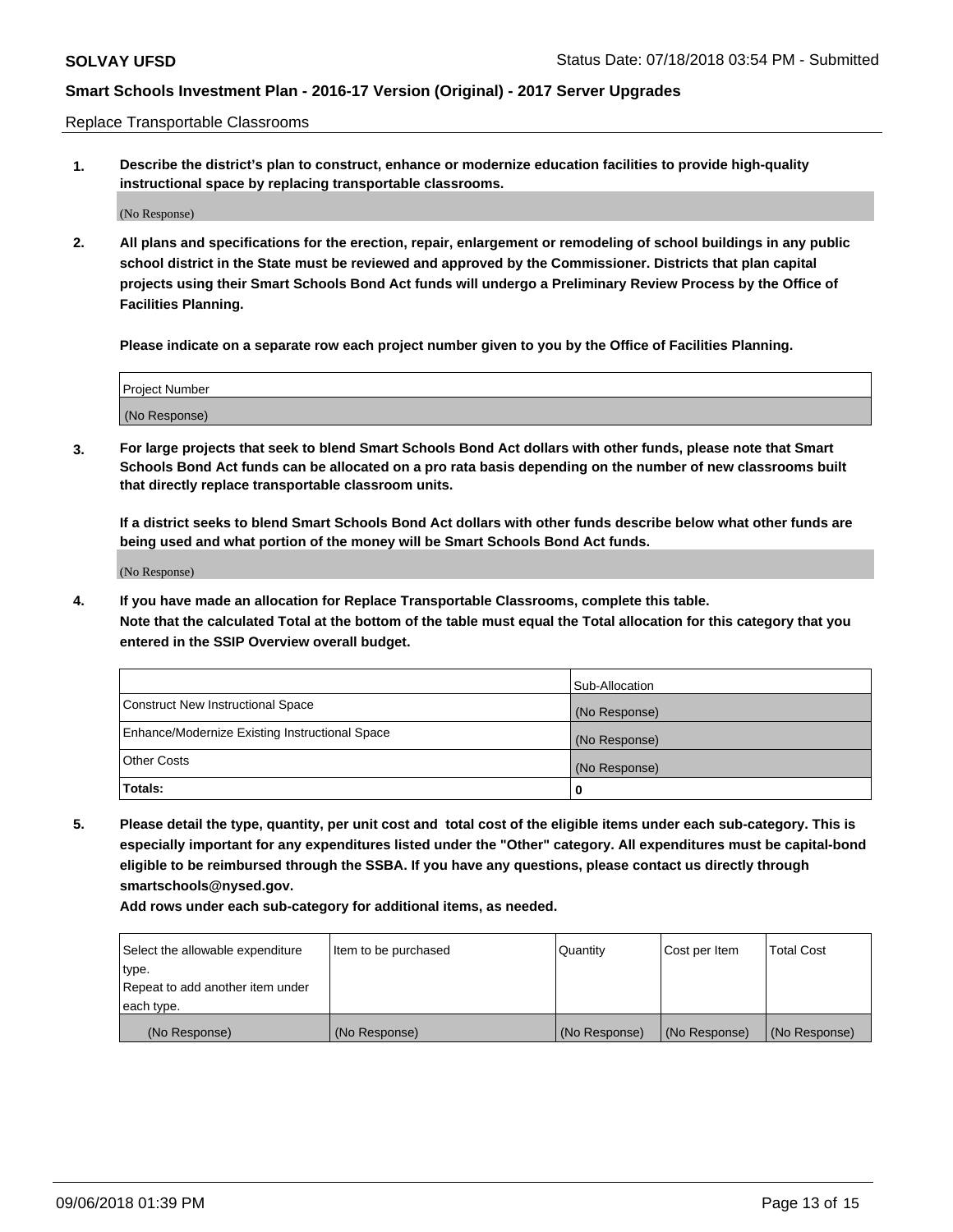High-Tech Security Features

**1. Describe how you intend to use Smart Schools Bond Act funds to install high-tech security features in school buildings and on school campuses.**

(No Response)

**2. All plans and specifications for the erection, repair, enlargement or remodeling of school buildings in any public school district in the State must be reviewed and approved by the Commissioner. Districts that plan capital projects using their Smart Schools Bond Act funds will undergo a Preliminary Review Process by the Office of Facilities Planning.** 

**Please indicate on a separate row each project number given to you by the Office of Facilities Planning.**

| <b>Project Number</b> |  |
|-----------------------|--|
| (No Response)         |  |

- **3. Was your project deemed eligible for streamlined Review?**
	- Yes
	- $\square$  No
- **4. Include the name and license number of the architect or engineer of record.**

| <b>Name</b>   | License Number |
|---------------|----------------|
| (No Response) | (No Response)  |

**5. If you have made an allocation for High-Tech Security Features, complete this table.**

**Note that the calculated Total at the bottom of the table must equal the Total allocation for this category that you entered in the SSIP Overview overall budget.**

|                                                      | Sub-Allocation |
|------------------------------------------------------|----------------|
| Capital-Intensive Security Project (Standard Review) | (No Response)  |
| <b>Electronic Security System</b>                    | (No Response)  |
| <b>Entry Control System</b>                          | (No Response)  |
| Approved Door Hardening Project                      | (No Response)  |
| <b>Other Costs</b>                                   | (No Response)  |
| Totals:                                              | 0              |

**6. Please detail the type, quantity, per unit cost and total cost of the eligible items under each sub-category. This is especially important for any expenditures listed under the "Other" category. All expenditures must be capital-bond eligible to be reimbursed through the SSBA. If you have any questions, please contact us directly through smartschools@nysed.gov.**

| Select the allowable expenditure | Item to be purchased | Quantity      | Cost per Item | <b>Total Cost</b> |
|----------------------------------|----------------------|---------------|---------------|-------------------|
| type.                            |                      |               |               |                   |
| Repeat to add another item under |                      |               |               |                   |
| each type.                       |                      |               |               |                   |
| (No Response)                    | (No Response)        | (No Response) | (No Response) | (No Response)     |